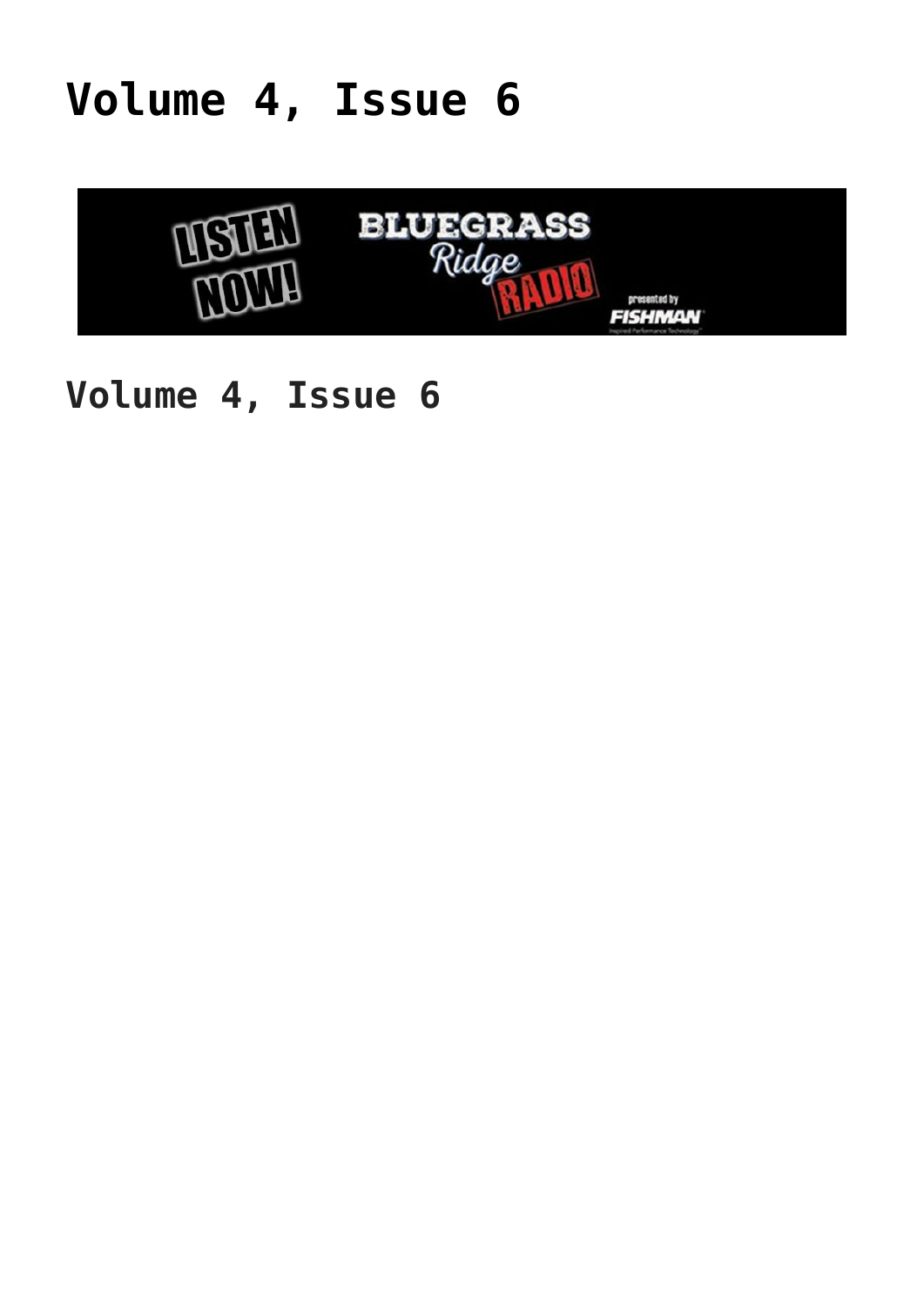

Sorenson Mandolins - The Golden Age - Circle Media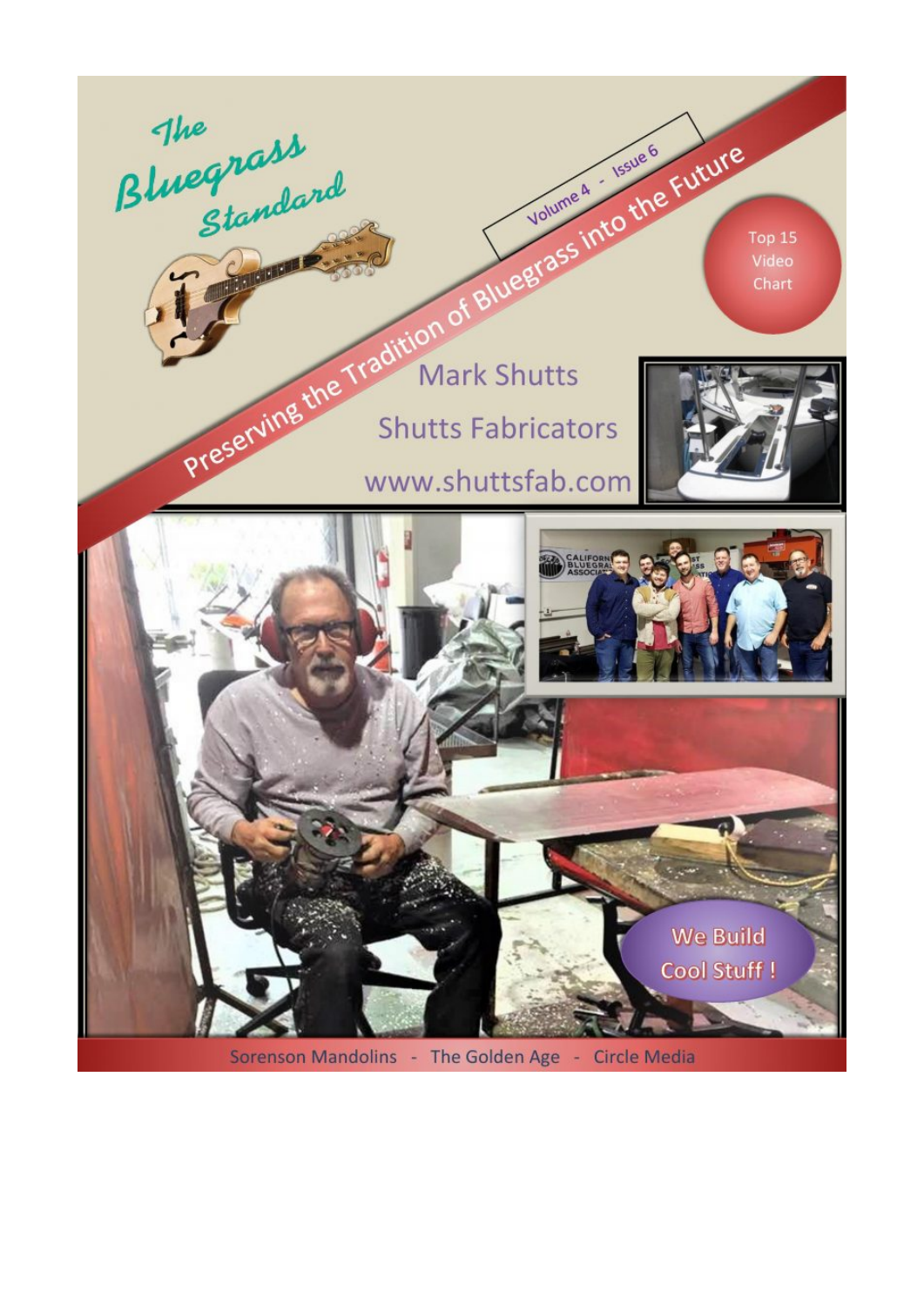

## **NOW PLAYING ON YOUR FAVORITE RADIO STATION**



Mark Shutts Doesn't Fabricate On One Thing Shutts found his love of bluegrass could be something that creates a platform for local and national acts to perform.



Wll the Circle Be Unbroken?

Circle Media and Circle TV currently serve the bluegrass music fans across the country by carrying The Dailey & Vincent Show and other programming with a bluegrass flair.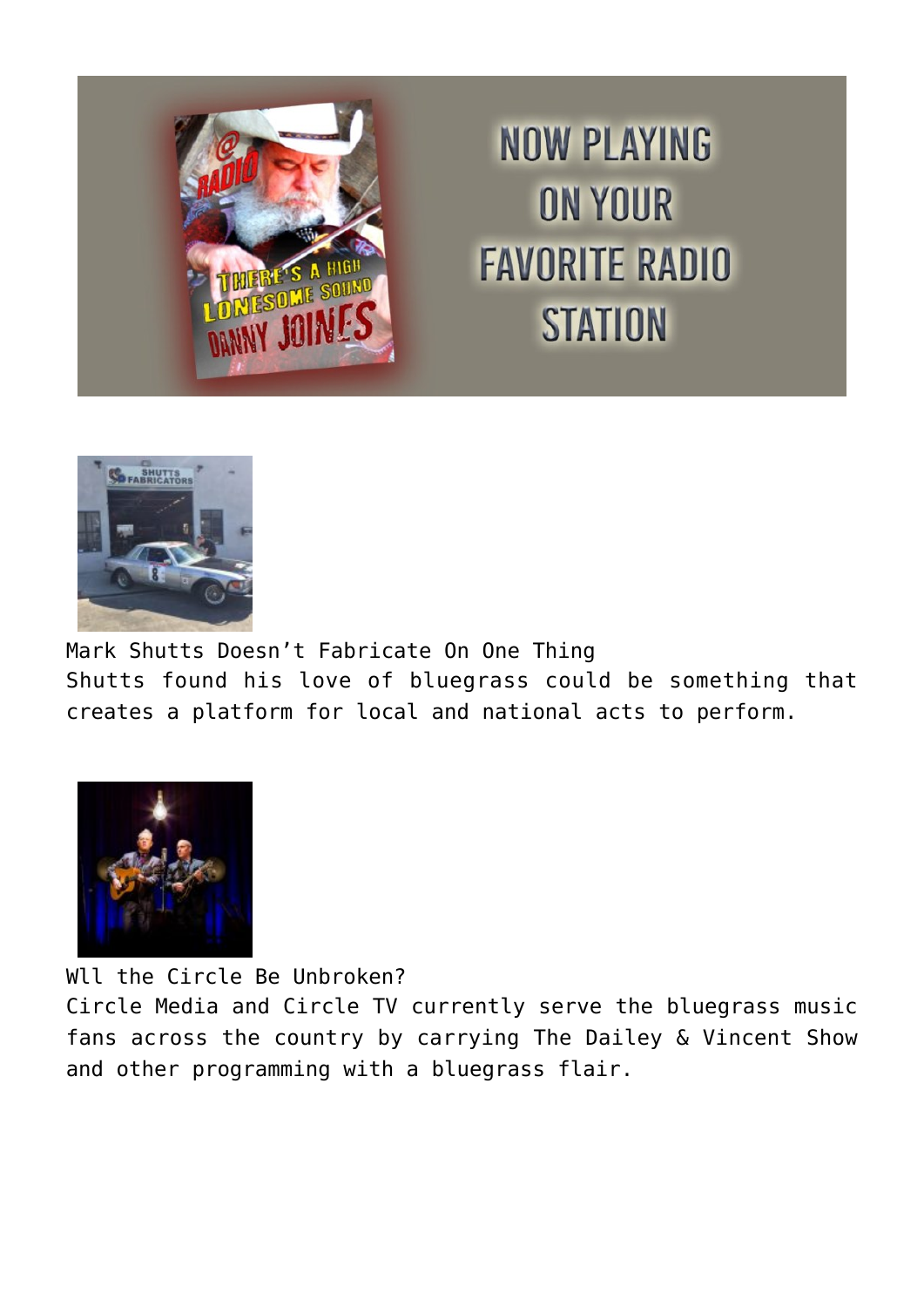

Science to Song: Weber Fine Acoustic Instruments Bruce Weber retired in the spring of 2016, but he left his company and his instruments in the hands of highly skilled craftsmen.



The Golden Age: I'm Sure It'll Be Fine "I had come to this place. I became a believer, a Christian, and changed the way I thought about life and everything around it."



The Cleverlys, Cane Spur, Arkansas' Finest The Cleverlys came as an idea for a TV show depicting a musical family from the Ozarks getting their life back.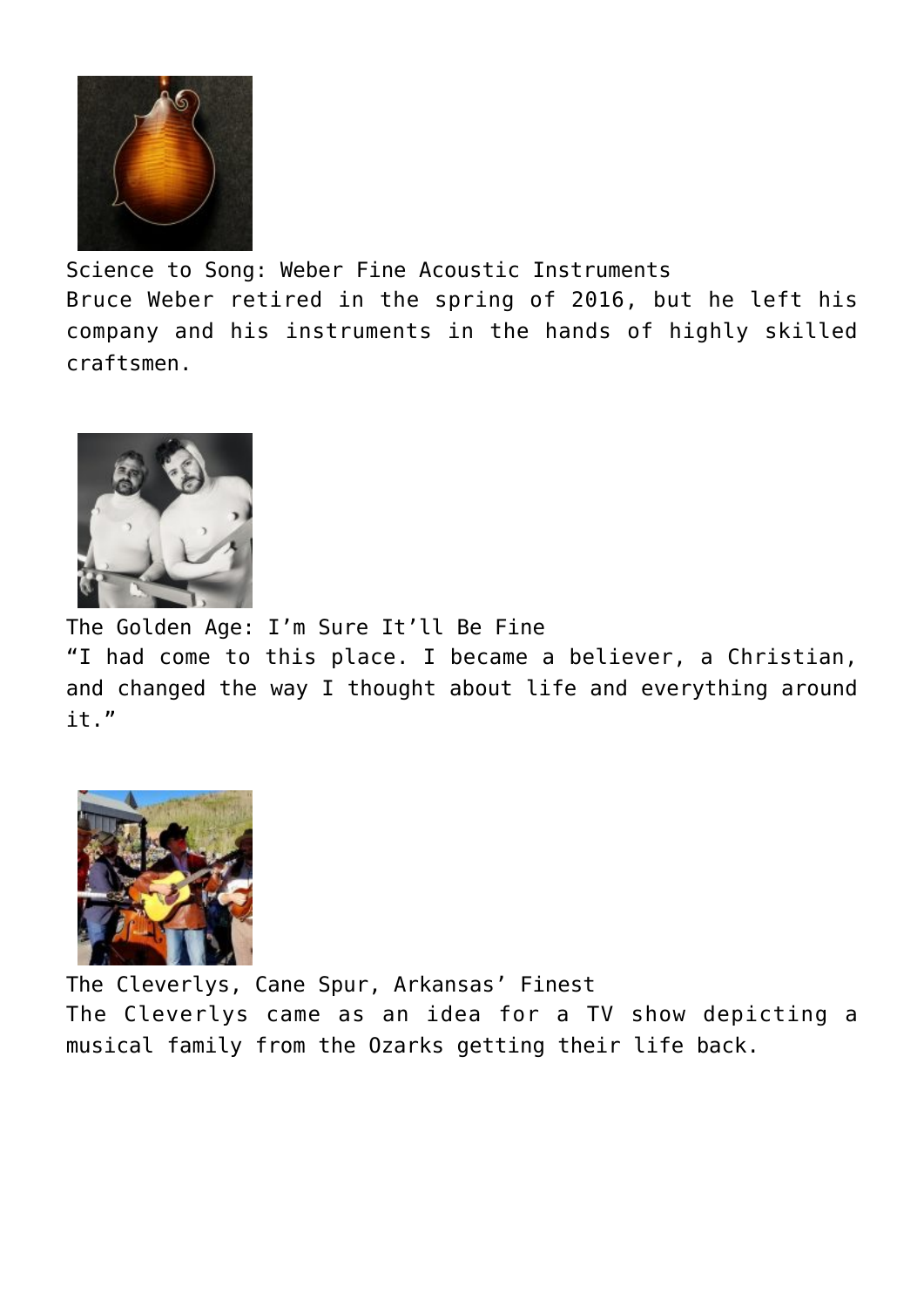

An Instrument Isn't a Tool — It's a Voice Steve Sorensen admits that he's a better luthier than he is a player.



From Car Seat to Bluegrass "I was fussy … the only one that settled me down was the bluegrass station."



Fan Photos Photos from bluegrass fans all over the world!



Video Chart – May 2020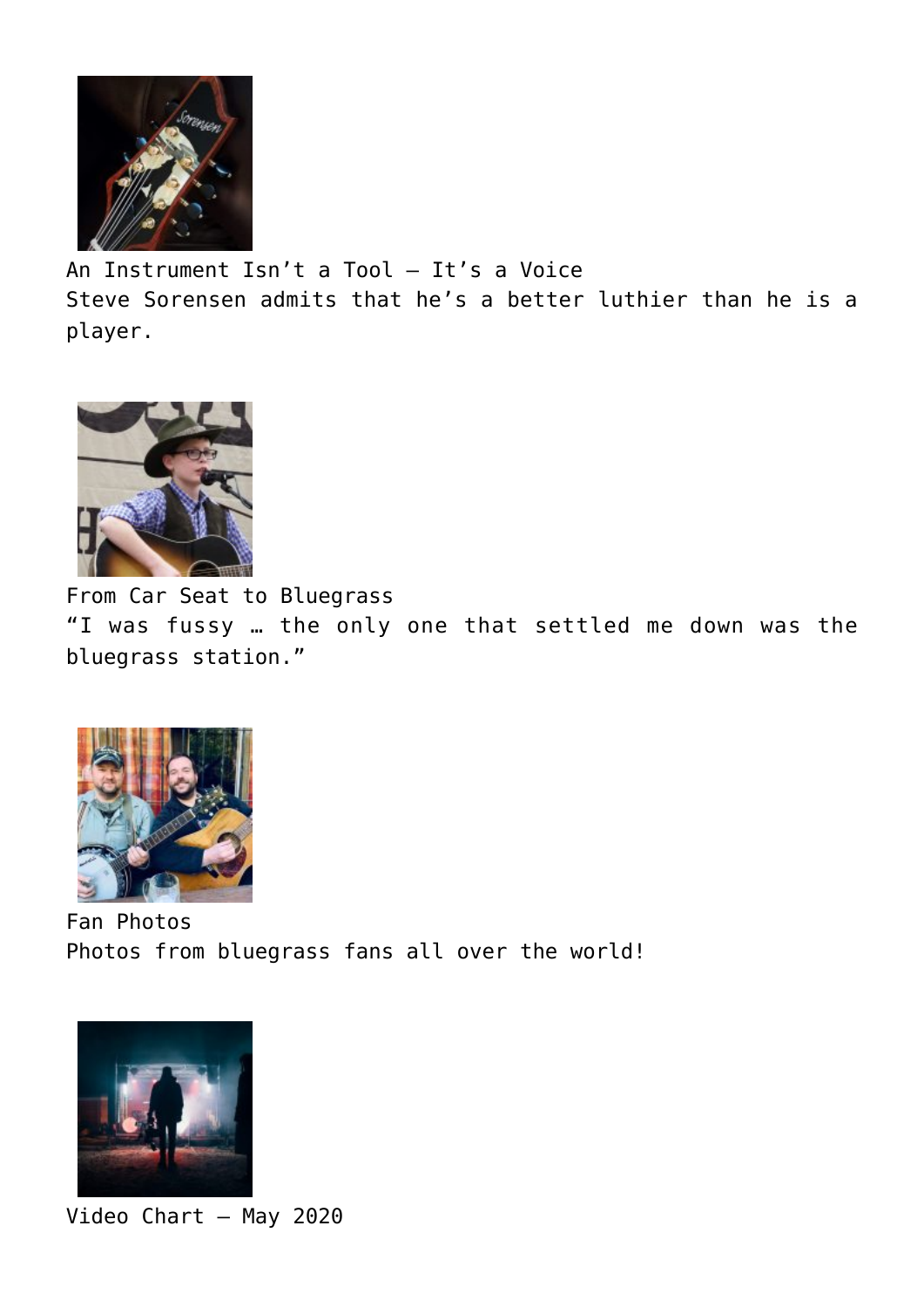Enjoy The Bluegrass Standard top 15 video chart winners

#### **More features coming weekly!**

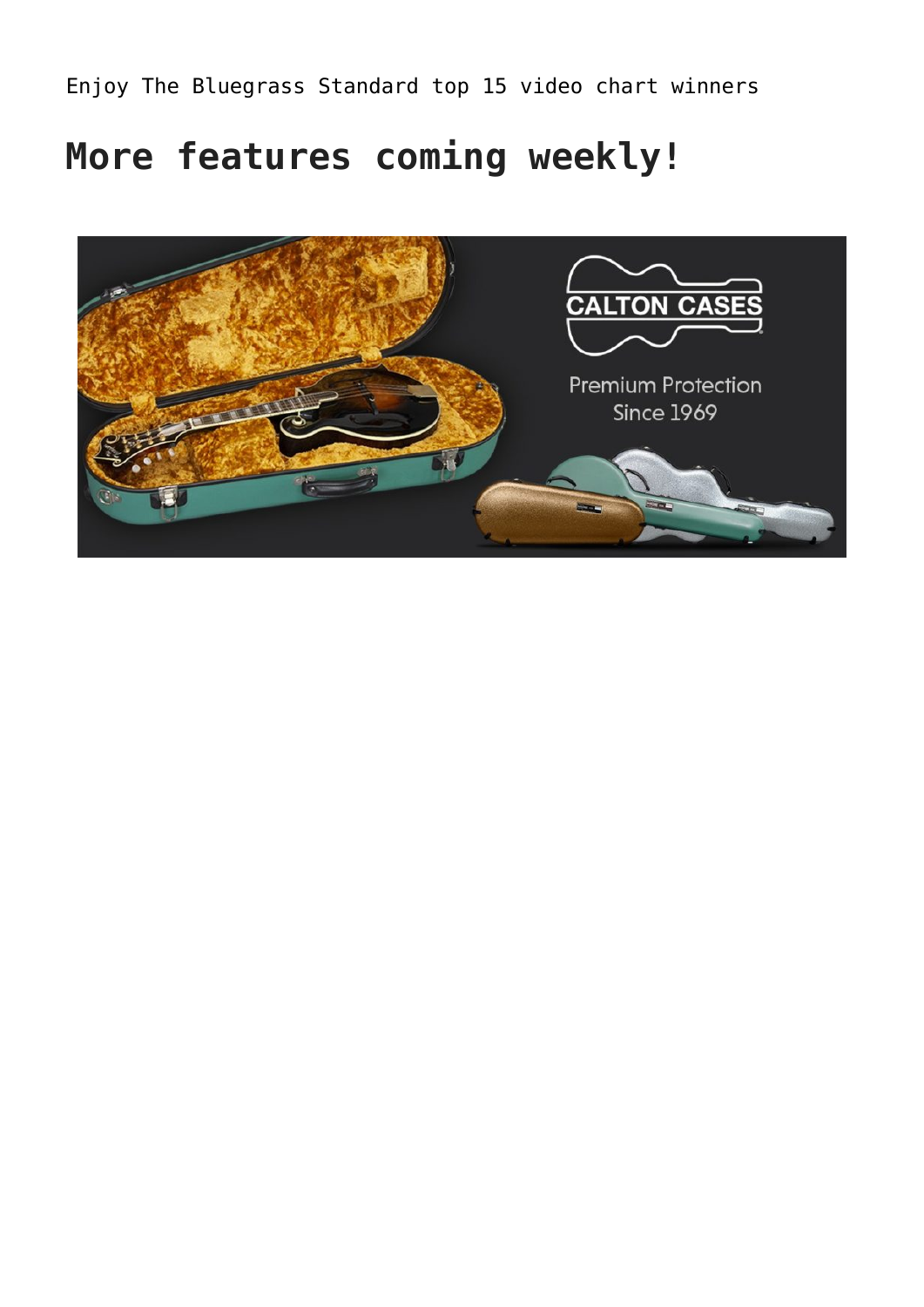